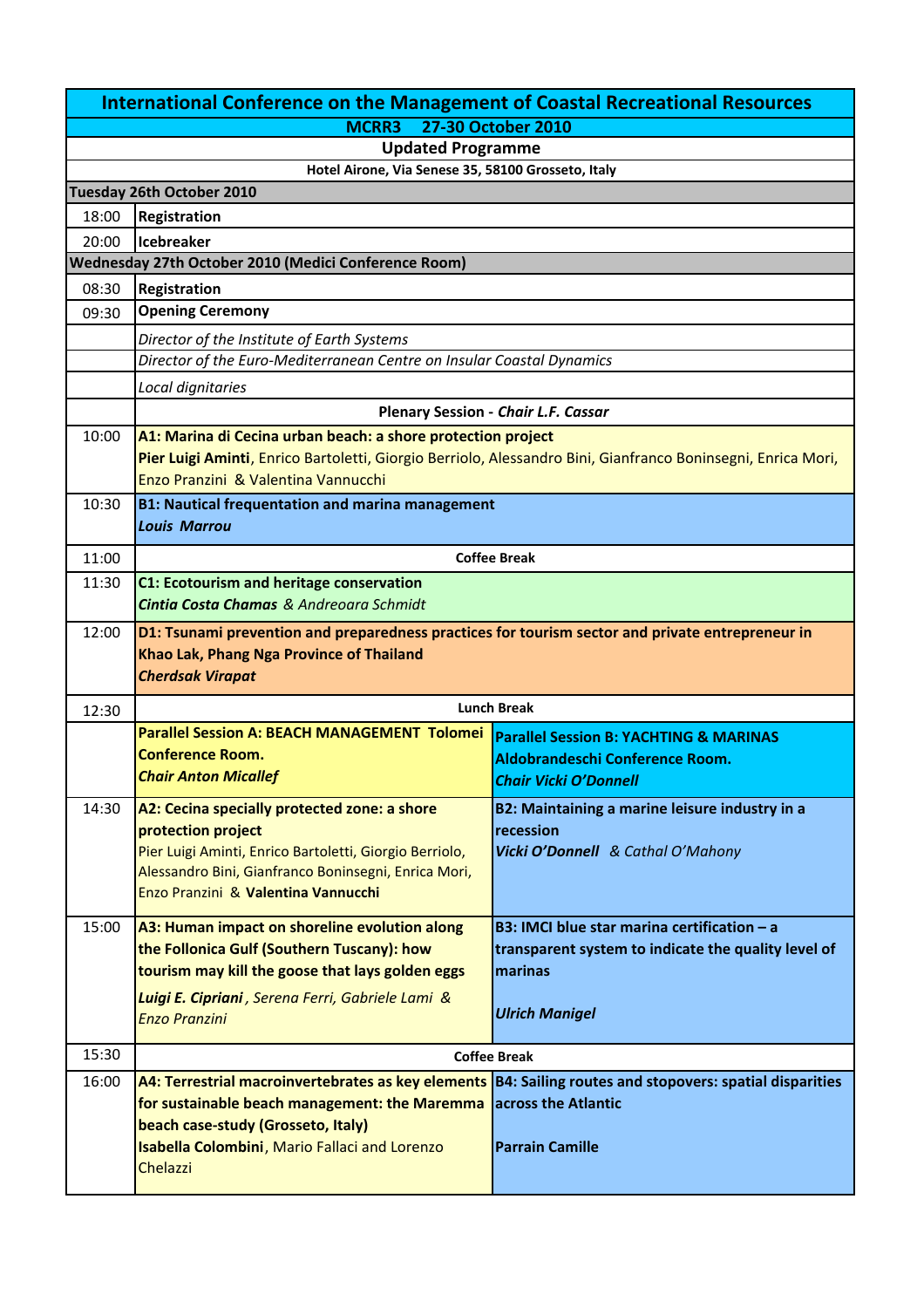| 16:30 | $AS:$ Managing effect of hot spot shoreline behind a $ BS:$ Marine ecological impact considerations for |                                                        |
|-------|---------------------------------------------------------------------------------------------------------|--------------------------------------------------------|
|       | power buoy energy farm                                                                                  | cruise liner facility development at two coastal sites |
|       |                                                                                                         | in the Maltese Islands                                 |
|       | Jung Lyul Lee, Joo Yong Lee & Kim In Ho                                                                 | Alan Deidun & Patrick Vella                            |
|       |                                                                                                         |                                                        |
| 17:00 |                                                                                                         | End of Day 1                                           |

**Thursday 28th October 2010**

|       | <b>Inursaay Z8th October 2010</b>                              |                                                            |
|-------|----------------------------------------------------------------|------------------------------------------------------------|
|       |                                                                |                                                            |
|       | <b>Parallel Session C: ECOTOURISM &amp; CONSERVATION</b>       | <b>Parallel Session B: YACHTING &amp; MARINAS</b>          |
|       | <b>Tolomei Conference Room.</b>                                | Aldobrandeschi Conference Room.                            |
|       | <b>Chair: Elizabeth Conrad</b>                                 | <b>Chair: Vicki O'Donnell</b>                              |
|       |                                                                |                                                            |
| 09:00 | C2: Sustainable event management for maritime                  | <b>B6: Marina-management for Super yachts and</b>          |
|       | events and festivals                                           | <b>Cruise vessels</b>                                      |
|       | <b>Anthony Gallagher &amp; Kate Pike</b>                       | <b>Heiner Haass</b>                                        |
| 09:30 | C3: The application of an "effect-chain" modelling             | B7: Cruising tourism environmental impacts: case           |
|       | approach to support future management decisions                | study of Dubrovnik, Croatia                                |
|       | of the Ems-Dollard estuary, Wadden Sea                         |                                                            |
|       | <b>Claudette Spiteri</b>                                       | <b>Hrvoje Caric</b>                                        |
|       |                                                                | <b>Parallel Session D: COASTAL HAZARDS</b>                 |
|       |                                                                | <b>Aldobrandeschi Conference Room</b>                      |
|       |                                                                | <b>Chair: Cherdsak Virapat</b>                             |
|       |                                                                |                                                            |
| 10:00 | C4: Seeking spirituality: respecting the social value          | D2: The role of coastal vegetation on oscillatory          |
|       | of coastal recreational resources                              | flow fields                                                |
|       | Kate Pike & David Johnson                                      | Michele Di Natale & Mena Ciarmiello                        |
|       |                                                                |                                                            |
| 10:30 |                                                                | Extended Coffee Break / Poster Presentation Session        |
| 11:30 | C5: The ecotourism sustainable strategy:                       | D3: Environmental features of the ombrone delta            |
|       | engagement and overcoming                                      | apex - Tuscany                                             |
|       |                                                                | Claudia Tarragoni, Marco Pietroletti, Piero Bellotti,      |
|       | <b>Maria Cidalia Tojeiro</b>                                   | Lina Davoli & Maria Bianca Petronio                        |
|       |                                                                |                                                            |
| 12:00 | C6: Beluga sturgeon community based tourism                    | D4: Coastline at risk: Methods for multi-hazard            |
|       | (Best Combat)                                                  | assessment                                                 |
|       | Oddmund Otterstad, Paula Adina Capota & Anca                   | <b>Mauro Soldati</b> , Olivier Maquaire, Jose Luis Zezere, |
|       | <b>Simion</b>                                                  | Daniela Piacentini & Candide Lissak                        |
|       |                                                                |                                                            |
| 12:30 |                                                                | Lunch Break                                                |
|       | <b>Parallel Session A: BEACH MANAGEMENT Tolomei</b>            | <b>Parallel Session D: COASTAL HAZARDS</b>                 |
|       | <b>Conference Room</b>                                         | <b>Aldobrandeschi Conference Room</b>                      |
|       | <b>Chair: Luigi Cipriani</b>                                   | <b>Chair: Mauro Soldati</b>                                |
| 14:30 | A6: Coastal resources management in Israel                     | D5: Hydrodynamic dispersion of pollutant                   |
|       |                                                                | discharge by means of submarine pipelines                  |
|       | Nurit Kliot, Noga Collins-Kreiner & Deborah                    | Michele Di Natale, Maria Maietta, Anna Di Mauro            |
|       | <b>Shmueli</b>                                                 | & Marco Deri                                               |
| 15:00 | A7: Beach sand colour: need for a standardised                 |                                                            |
|       |                                                                | D6: Coastal hazards in the Azores Archipelago -            |
|       | assessment procedure<br><b>Enzo Pranzini</b> & Giovanni Vitale | coastal storms and flooding                                |
|       |                                                                | P. Borges, Ng Kiat & H. Calado                             |
| 15:30 |                                                                | Coffee Break                                               |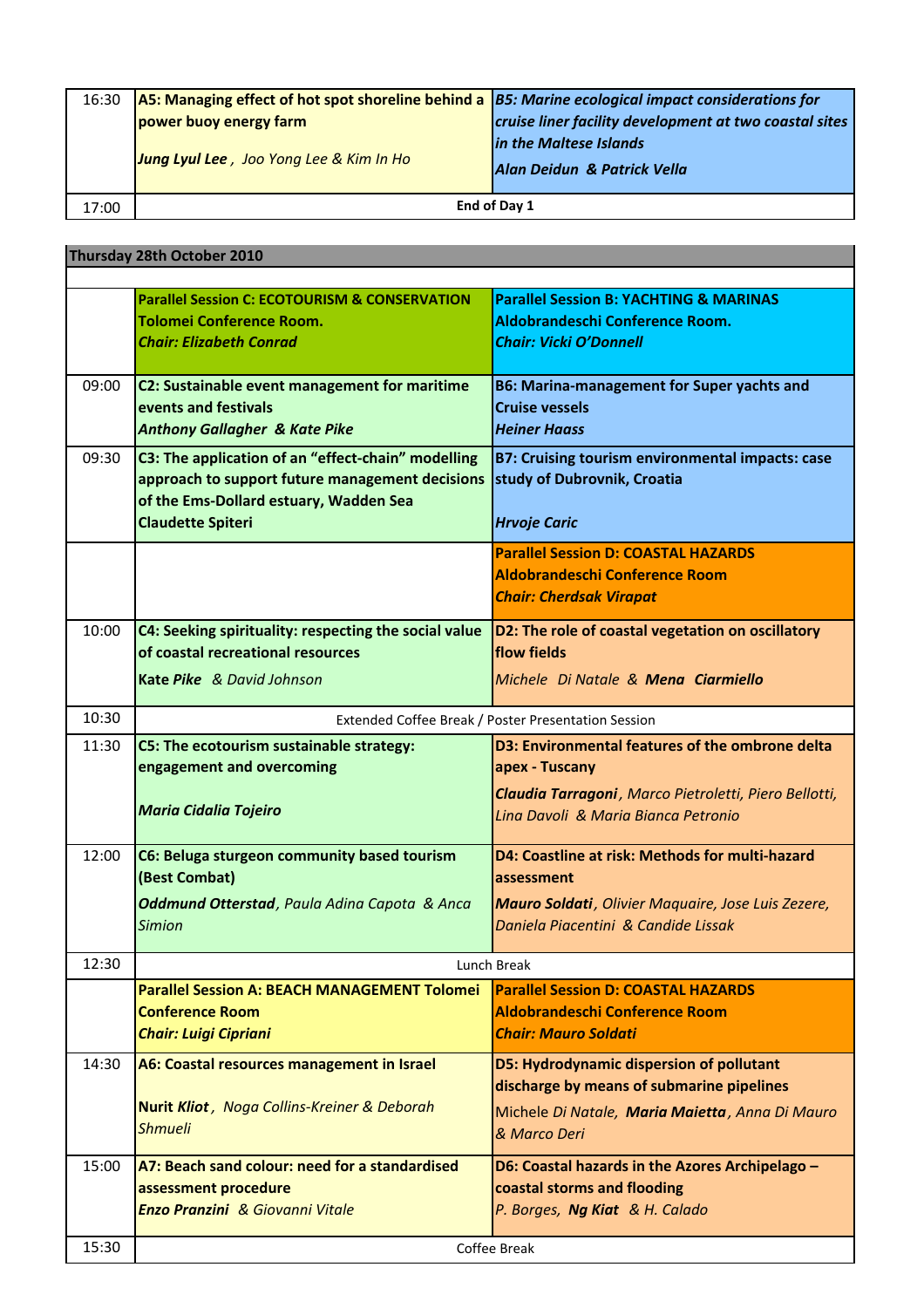| 16:00 | A8: Social carrying capacity in beach management<br>in Barbados<br><b>Janice Cumberbatch</b> & Jonathan Moses                                                      | D7: Factors triggering sea cliff instability along the<br><b>Slovenian coasts</b><br>Stefano Furlani, Stefano Devoto, Sara Biolchi &<br><b>Franco Cucchi</b>                                                                                    |
|-------|--------------------------------------------------------------------------------------------------------------------------------------------------------------------|-------------------------------------------------------------------------------------------------------------------------------------------------------------------------------------------------------------------------------------------------|
| 16:30 | A9: Coastal erosion management in Algarve<br>(Portugal) - a beach nourishment case study<br>Bárbara Proença, Filipa S. B. F. Oliveira &<br><b>Francisco Sancho</b> | D8: Estimating coastal vulnerability in a meso-tidal<br>beach by means of quantitative and semi-<br>quantitative methodologies<br>Gianluigi di Paola, Javier Iglesias, Germán<br>Rodríguez, Guido Benassai, Pietro Aucelli & Gerardo<br>Pappone |
| 17:00 |                                                                                                                                                                    | End of Day 2                                                                                                                                                                                                                                    |

|       | Friday 29th October 2010                                                                                                                                        |                                                                                                                                                                                                                     |
|-------|-----------------------------------------------------------------------------------------------------------------------------------------------------------------|---------------------------------------------------------------------------------------------------------------------------------------------------------------------------------------------------------------------|
|       |                                                                                                                                                                 |                                                                                                                                                                                                                     |
|       | <b>Parallel Session A: BEACH MANAGEMENT Tolomei</b><br><b>Meeting Room</b><br><b>Chair Enzo Pranzini</b>                                                        | <b>Parallel Session C: ECOTOURISM &amp; CONSERVATION</b><br>Aldobrandeschi Conference Room<br><b>Chair Louis F. Cassar</b>                                                                                          |
| 09:00 | A10: Moving towards an ecological management<br>of the beaches<br>Sofie Vanhooren, Hannelore Maelfait & Kathy<br><b>Belpaeme</b>                                | C7: Sustainable environmental tourism and insular<br>coastal area risk management in Cyprus and the<br><b>Mediterranean</b><br><b>Chris L. Mayris</b>                                                               |
| 09:25 | <b>A11: Green marine construction</b><br>Sylvain Pioch, Kirk Kilfoyle, Harold Levrel &<br><b>Richard Spieler</b>                                                | C8: Will beaches be enough? - Future changes for<br>coastal tourism at the German Baltic Sea<br>Inga Haller, Nardine Stybel, Susanne Schumacher<br>& Matthias Mossbaue r                                            |
| 09:50 | A12: The Italian coasts: a natural laboratory for the<br>quality evaluation of beach replenishments<br>Mattia Barsanti, Nicola Calda & Renzo Valloni            | C9: Social perception on conservation strategies in<br>the Costa Brava, Spain<br>Elisabet Roca, Míriam Villares & Elisabeth<br>Fernández                                                                            |
| 10:15 | Coffee Break                                                                                                                                                    |                                                                                                                                                                                                                     |
| 10:35 | A13: Blue Flag program implementation<br>prospective in Ukraine<br>Victoria Radchenko & Modest Aleyev                                                           | C10: The legislative framework of the management<br>of the protected areas in Greece. The case of the<br>national marine park of Zakynthos<br>Dimitrios Mylonopoulos, Moira Polyxeni & Spyridon<br><b>Parthenis</b> |
| 11:00 | A14: Designing a sustainable beach replenishment<br>scheme for a site in Malta<br>Katie Firman, Jonathan Kemp, David Finch, Adrian<br>Mallia & Joseph Sciortino | C11: Knowledge systems, climate change and<br>recreational fishing in coastal zones; the case of the<br>Portland Basin in south west Victoria, Australia<br><b>Kevin O'Toole</b>                                    |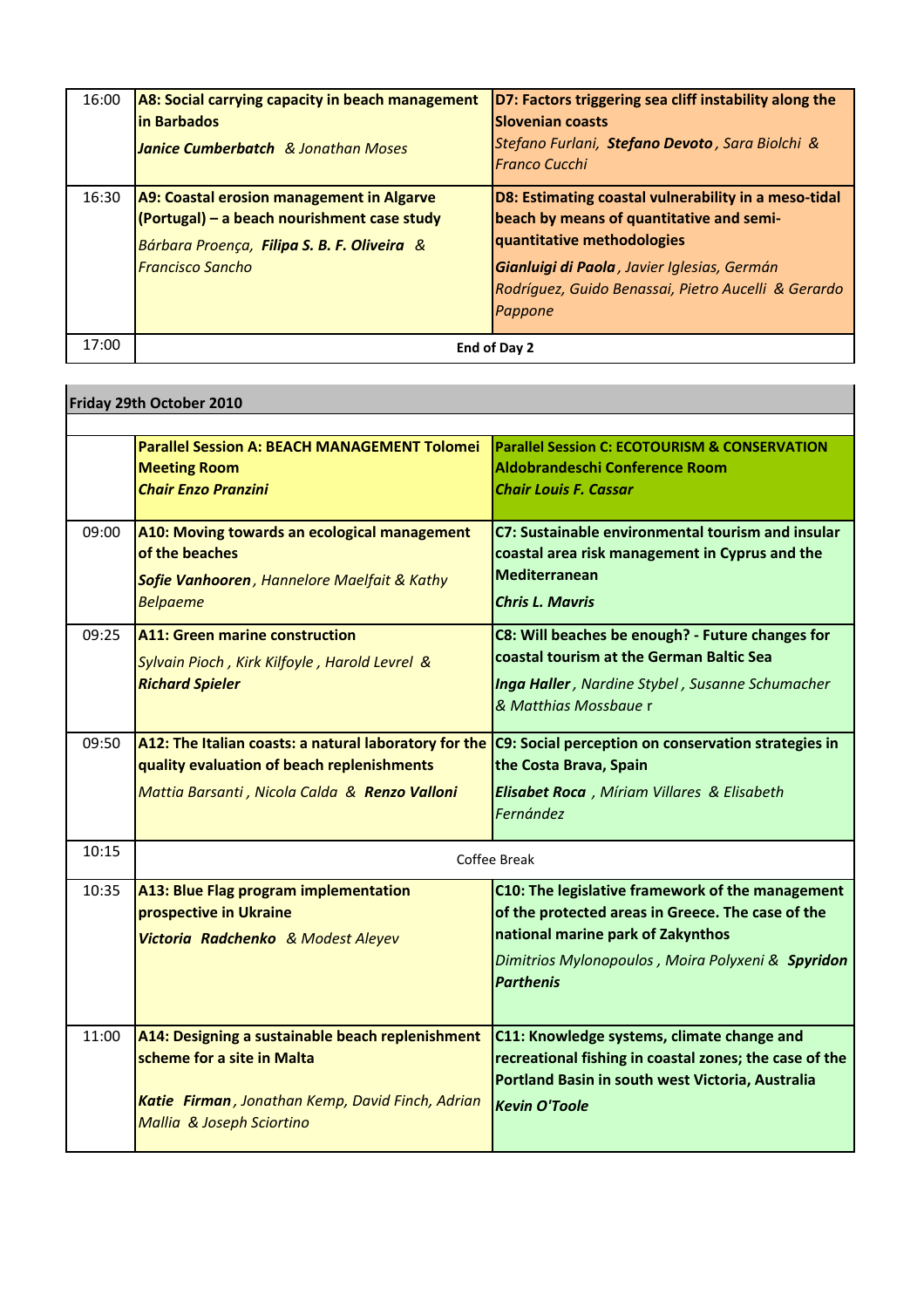| 11:25 | A15: A new model approach for distinguish urban                                                      | C12: Landscape ecology methods for the placement       |
|-------|------------------------------------------------------------------------------------------------------|--------------------------------------------------------|
|       | and natural beaches in Portugal                                                                      | of artificial reef units in the Gulf of Venice (Italy) |
|       |                                                                                                      | Alberto Rossi, Simonetta Boscolo, Andrea Falconi,      |
|       | Bruno Vaz, Carlos Pereira da Silva & Allan T.                                                        | Alberto Baroni & Gianumberto Caravello                 |
|       | <b>Williams</b>                                                                                      |                                                        |
|       |                                                                                                      |                                                        |
| 11:50 | A16: Beach hydromorphological behavior analysis                                                      | C13: Safeguard of Venice coastal area through          |
|       | through remote sensing data and image processing                                                     | habitat blocks                                         |
|       | techniques                                                                                           | Simonetta Boscolo, Stefania Coppa, Andrea Falconi,     |
|       |                                                                                                      | Emilio Motta, Alma Ferro & Alberto Baroni              |
|       | Ana Teodoro, Joaquim Pais-Barbosa, Hernâni                                                           |                                                        |
|       | Gonçalves, Fernando Veloso-Gomes & Francisco                                                         |                                                        |
|       | <b>Taveira-Pinto</b>                                                                                 |                                                        |
| 12:15 |                                                                                                      | Lunch Break                                            |
|       | <b>Parallel Session A: BEACH MANAGEMENT Tolomei</b>                                                  | Parallel Session C: ECOTOURISM & CONSERVATION          |
|       | <b>Meeting Room</b>                                                                                  | <b>Aldobrandeschi Conference Room</b>                  |
|       | <b>Chair: Robert Caruana</b>                                                                         | <b>Chair Isabella Colombini</b>                        |
| 13:45 | A17: Beach monitoring and beach management of                                                        | C14: Sustainable development of the Dutch Coast:       |
|       | <b>Kangwon coast</b>                                                                                 | present and future                                     |
|       |                                                                                                      |                                                        |
|       | Byung-Ku Lee & Jung Lyul Lee                                                                         | Alessio Giardino, Jan Mulder, John de Ronde &          |
|       |                                                                                                      | <b>Joost Stronkhorst</b>                               |
| 14:10 | A18: Beach carrying capacity: How far we have                                                        | C15: Towards sustainable management of land and        |
|       | gone. How far we want to go?                                                                         | sea uses within the Marsaxlokk Bay area                |
|       | <b>Carlos Pereira da Silva &amp; Bruno Vaz</b>                                                       | <b>Brian Spiteri</b>                                   |
|       |                                                                                                      |                                                        |
| 14:35 |                                                                                                      | Coffee Break                                           |
| 15:00 | A21: The effect on coastal business due to grounding C16: Ecotourism opportunities and challenges in |                                                        |
|       | of the MV river princess, at Goa, India                                                              | Butrint, Albania, a unique UNESCO and Ramsar site      |
|       |                                                                                                      | Ferdinand Bego & Jamarber Malltezi                     |
|       | Allan T. Williams, M. Layton-Brown, M. Conneely<br>& R. Morgan                                       |                                                        |
|       |                                                                                                      |                                                        |
| 15:25 | A20: Why we need to "manage" beach                                                                   | C17: Mediterranean coastal landscapes - a resource     |
|       | management in Portugal: the case of Azores                                                           | under threat                                           |
|       |                                                                                                      |                                                        |
|       | Adriano Quintela, Carlos Pereira da Silva & H.                                                       | <b>Elisabeth Conrad &amp; Louis F. Cassar</b>          |
|       | Calado                                                                                               |                                                        |
| 15:50 | A22: Identification of Beach Management priorities                                                   | C18: Application of airborne electromagnetics to       |
|       | for select beaches in the Maltese Islands                                                            | effective hydrogeological modeling of delicate         |
|       |                                                                                                      | coastal areas                                          |
|       | <b>Anton Micallef</b>                                                                                |                                                        |
|       |                                                                                                      | Andrea Viezzoli, Luigi Tosi & Pietro Teatini           |
| 16:15 |                                                                                                      | End of Day 3                                           |
|       |                                                                                                      |                                                        |
|       |                                                                                                      |                                                        |
|       |                                                                                                      |                                                        |
| 20:00 |                                                                                                      | Farewell dinner (Departure Hotel Airone lobby 20:00)   |
|       |                                                                                                      |                                                        |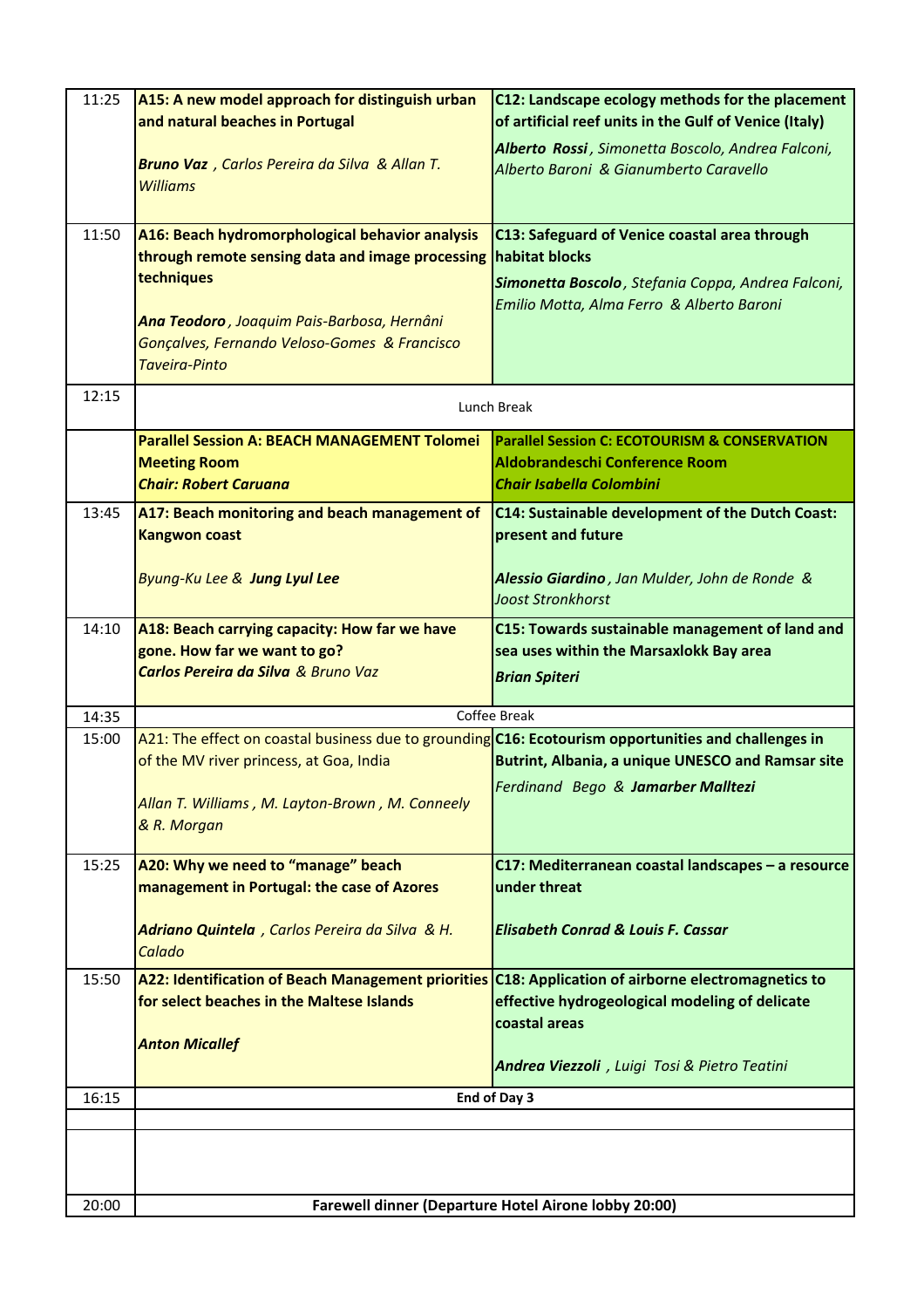## **Poster Presentation Session - Thursday 28th October 10:30 - 11:30 - Medici Conference Room**

## **A Comprehensive approach to investigate Maltese coastal landslides**

*Mauro Soldati, Jaime Bonachea, Viola Maria Bruschi, Paola Coratza , Stefano Devoto, Alberto González-Díez, Matteo Mantovani, Alessandro Pasuto, Daniela Piacentini, Juan Remondo & John A. Schembri* 

## **Pathogenic water quality at Saranda Bay in Albania**

*Jamarber Malltezi & Sulejman Sulçe*

**The seashore for our posterity promotion, preservation and sustainable development of Croatian coast and islands**

*Ignatoski Vlatko & David Bajid* 

**Awards for the sustainable management of coastal tourism destinations : the example of the blue flag programme**

*Carla Creo & Claudia Fraboni* 

**Beach multi-risk assessment in the Costa Brava (Spain)** 

*Juan Pablo Lozoya, Rafael Sardá & José A. Jiménez* 

**Socio-environmental analysis as a tool for coastal management: the case of Maraú peninsula, Bahia, Brazil**  *José Rodrigues de Souza Filho, Iracema Reimão Silva & Doneivan Fernandes Ferreira* 

**The variation of total suspended sediments due to the change in sea water depth, tidal phase and elevation of sea water sample collection in Khor Sabiya inlet of Arabian Gulf, Kuwait**

*Faisal Al-Hulail & S. Neelamani* 

**Social and Environmental Impacts: Perceptions and Values of the people involved in the occupation process on the South Coast of Alagoas, Brazil** 

*Elizabeth C. Martins & F. C Martins*

**Levels of Yeast & Mold and Pseudomonas spp. in Antalya Beaches**

*Gonul Tugrul-Icemer & Aysegul Topaloglu* 

**Anchoring damage on seagrass meadows (** *Posidonia oceanica* **(L.) Delile) in Fethiye-Göcek specially protected area (Eastern Mediterranean Sea, Turkey)**

*Emine S. Okudan, Volkan Demir , Evrim Kalkan & Karhan S. Ünsal*

**The Effects of Yacht Activities on Sea Water Quality**

*Gönül T. Içemer, Emine Can, Lokman Atasoy & Uğur B. Yıldırım* 

**Protecting fish assemblages on sunken vessels to enhance diving ecotourism and local natural resources** *Paul Arena*

**Eco-tourism underwater snorkelling routes in the Marinha Beach (Algarve). A way of preserving pristine marine ecosystems.**

*Rangel Mafalda, Jorge Gonçalves, Laura Leite, Carlos Costa & Karim Erzini*

**Carrying Capacity Analysis of Praia do Forte Beach, Brazil**  Iracema Reimão Silva, José Rodrigues de Souza Filho, Doneivan Fernandes Ferreira & André Gustavo Freitas *Papi*